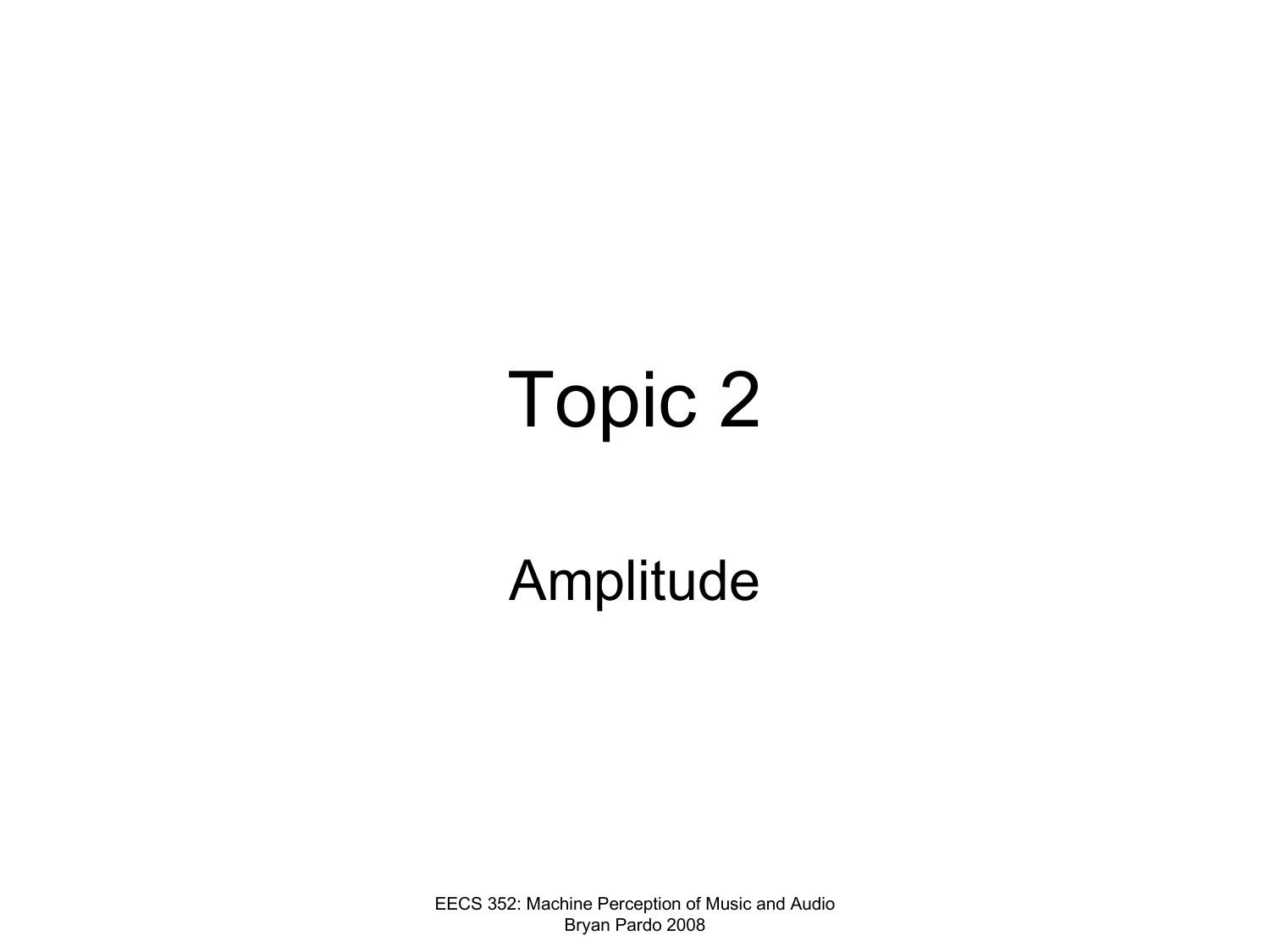## Which is louder?



#### How do we tell how "loud" it is?

- Instantaneous value?
- Average value?
- Something else?
- What is our basis of comparison?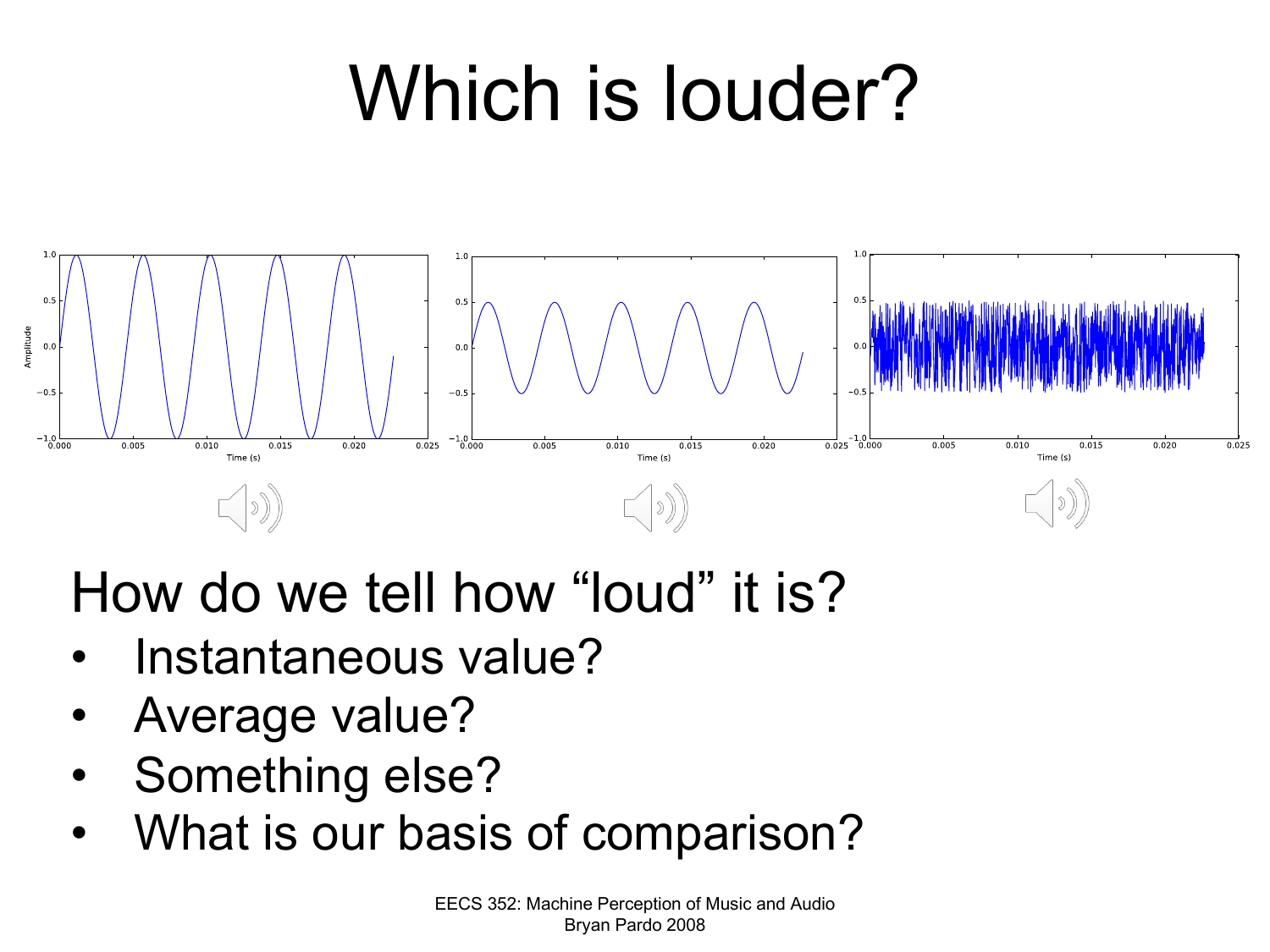## Voltage and Power

### Let  $x(t)$  = voltage at time *t*  $P(t) =$  $x^2(t)$ *R* Resistance, measured in Ohms

Instantaneous power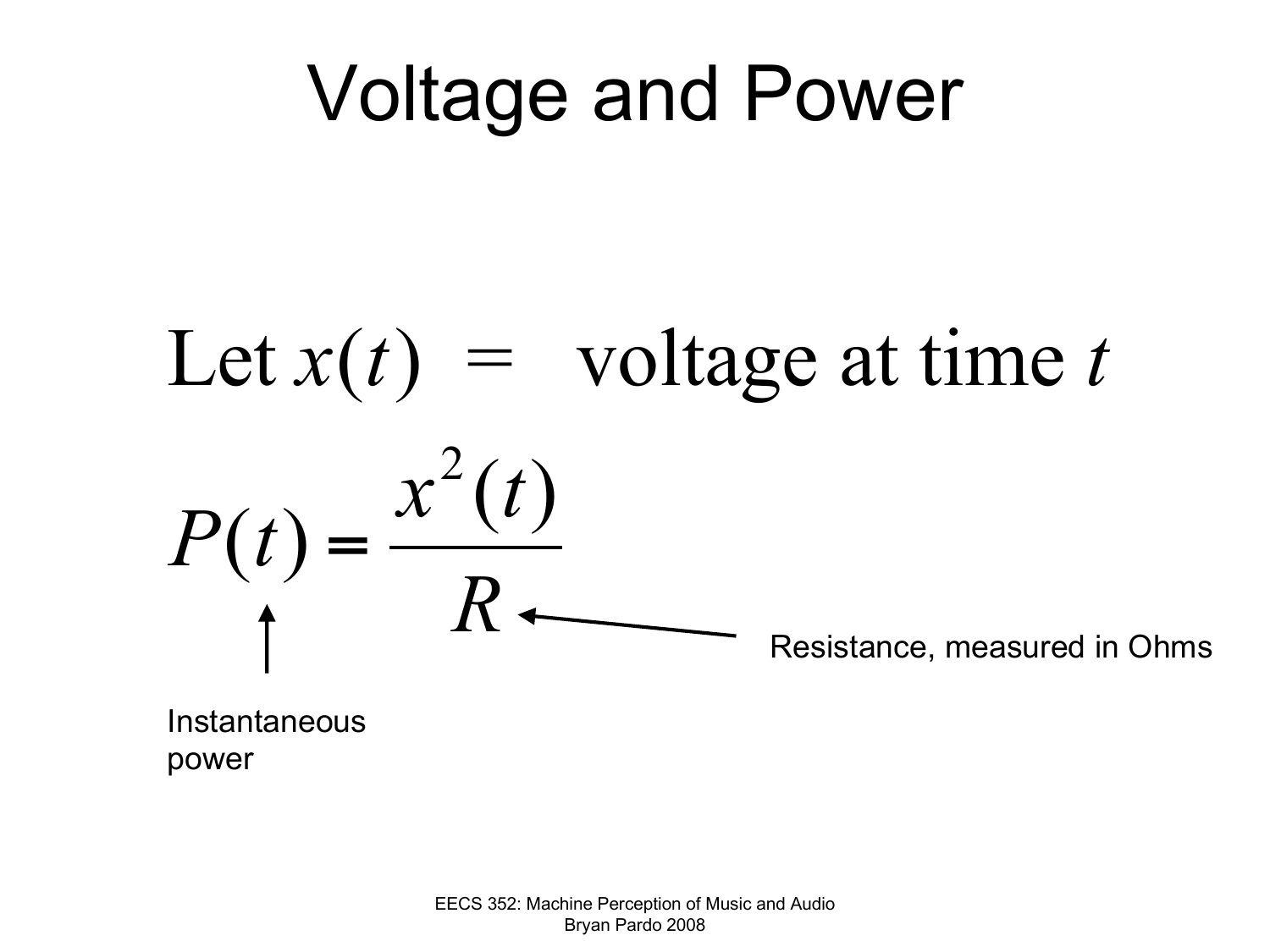## Average Power

• A measure of the average value of the signal

$$
\overline{P} = \frac{1}{T_D} \int_{0}^{T_D} dt \ P(t)
$$

$$
\overline{P} = \frac{1}{T_D} \int_{0}^{T_D} dt \ x^2(t) / R
$$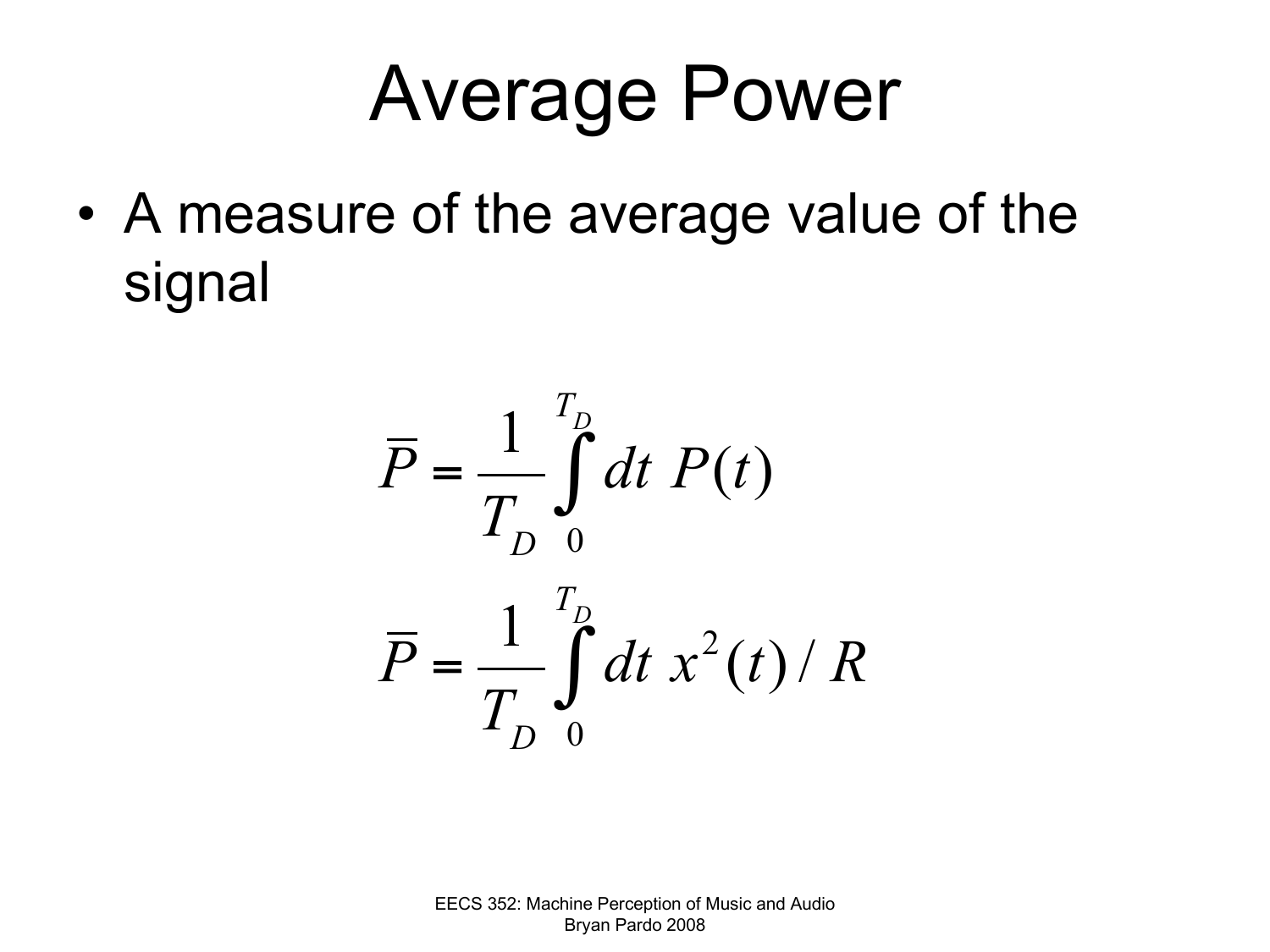## Root Mean Squared Amplitude

$$
\frac{x_{RMS}^2}{R} = \overline{P} = \frac{1}{T_D} \int_{0}^{T_D} dt \; x^2(t) / R
$$

• For convenience, we assume a resistance R of 1 Ohm.

$$
x_{RMS}^2 = \overline{P} = \frac{1}{T_D} \int_0^{T_D} dt \ x^2(t)
$$

$$
x_{RMS} = \sqrt{\frac{1}{T_D} \int_0^{T_D} dt \ x^2(t)}
$$

EECS 352: Machine Perception of Music and Audio Bryan Pardo 2008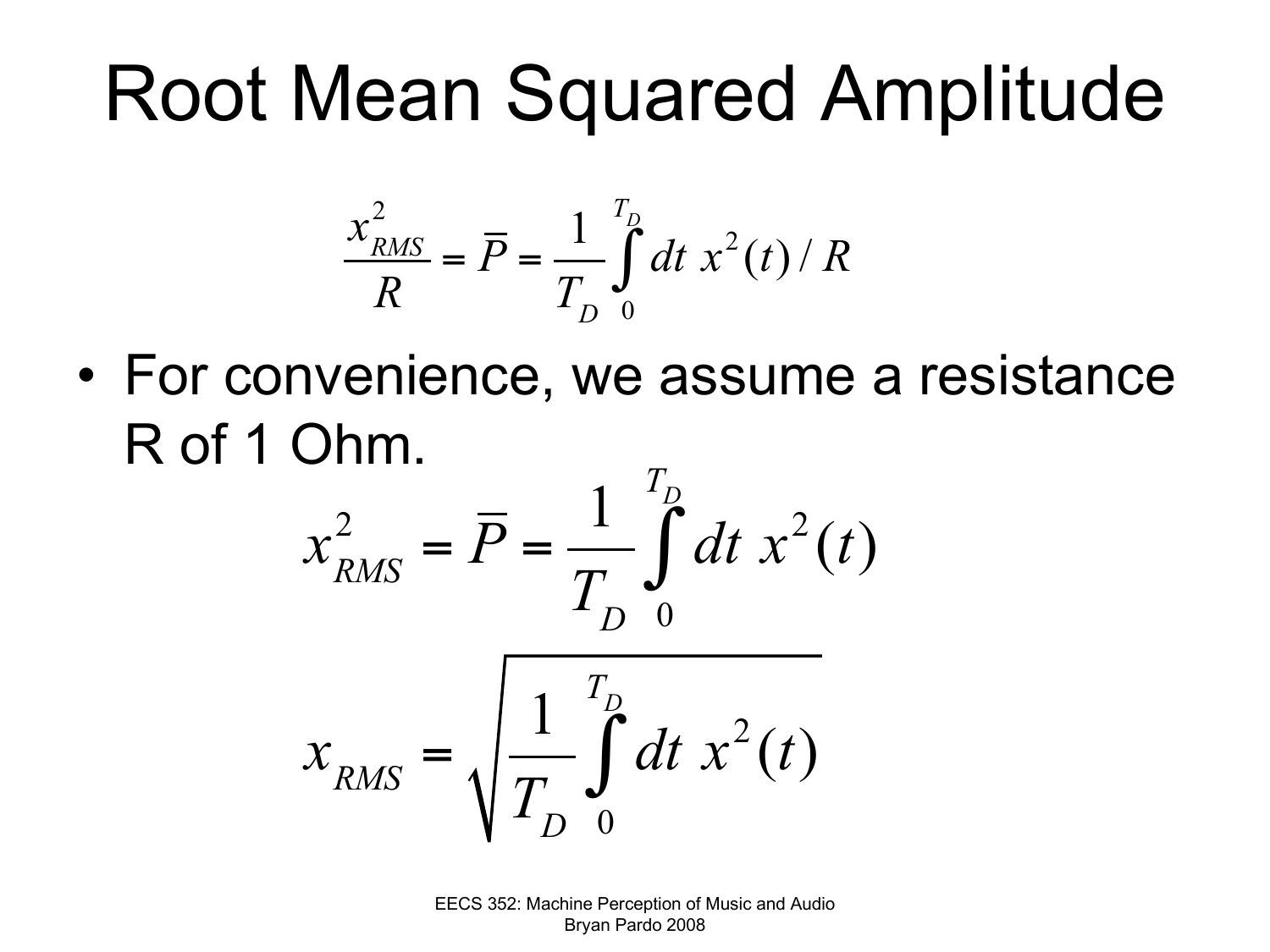## Root Mean Squared Amplitude

In the digital world, our integral becomes a sum…

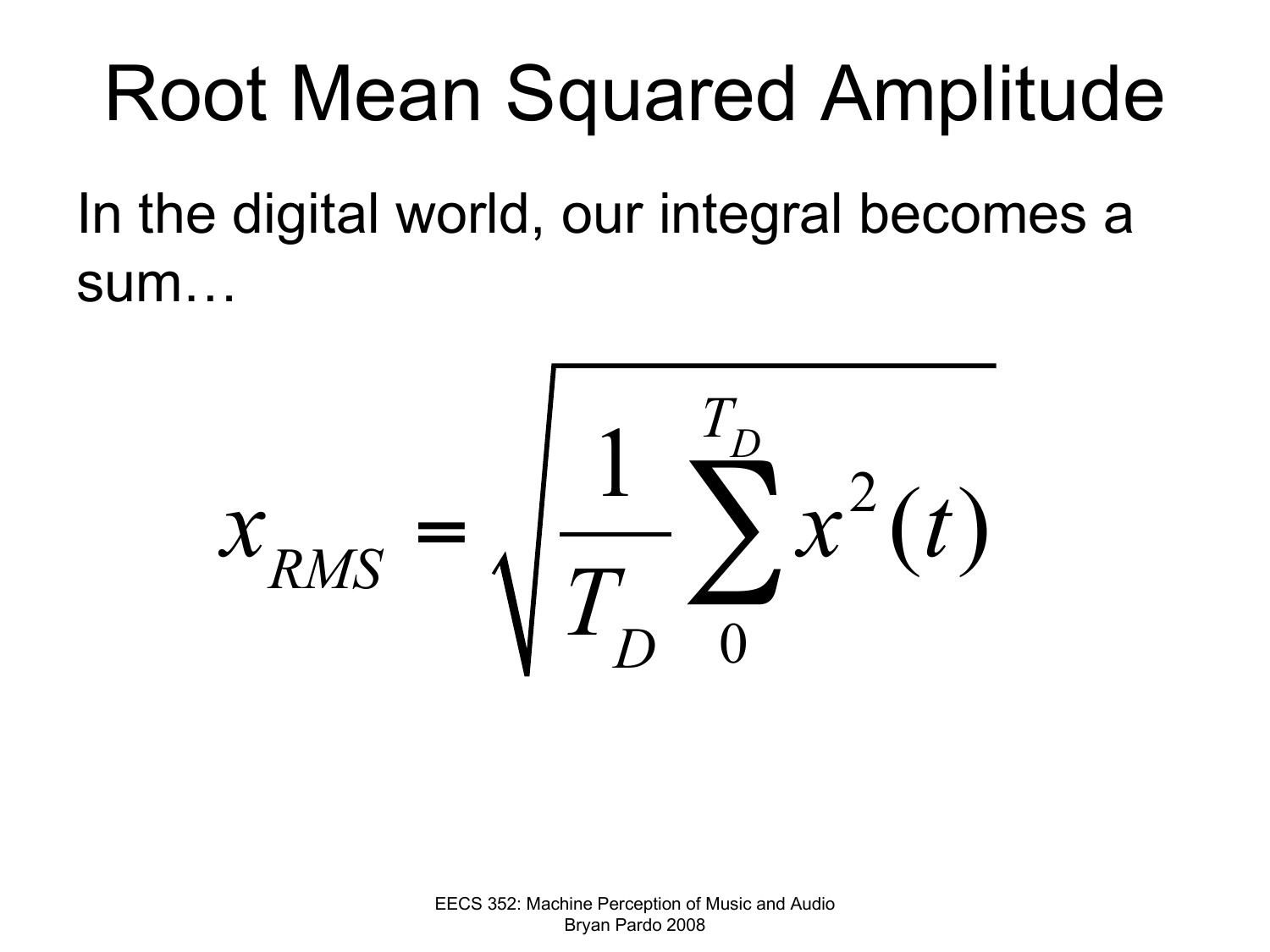# Sound Pressure Level (SPL)

- Softest audible sound intensity 0.000000000001 watt/m2 (intensity measure)
- Threshold of pain is around 1 watt/m<sup>2</sup>
- 12 orders of magnitude difference
- A log scale helps with this
- The Bel scale is a log scale, with respect to a reference value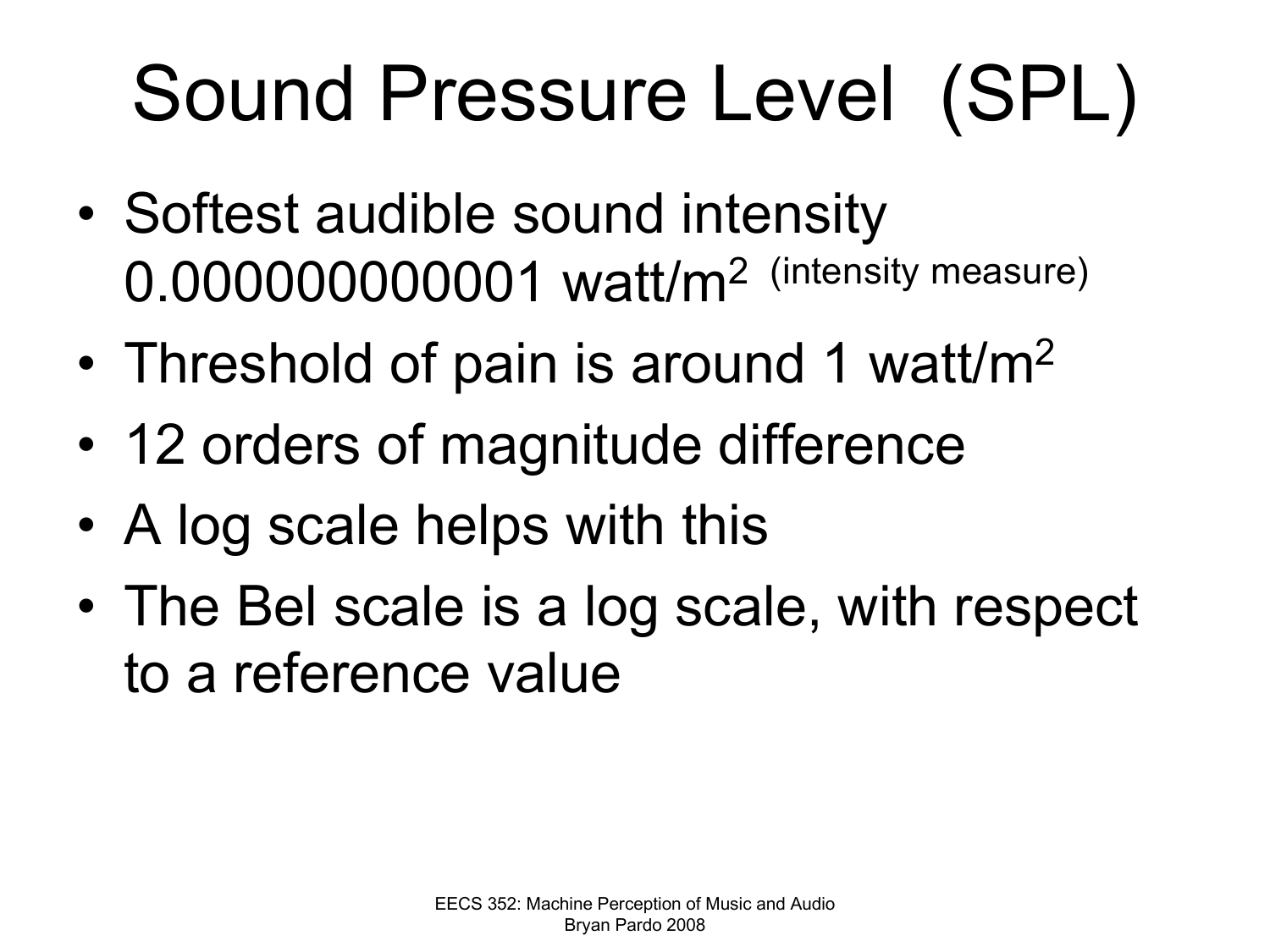## The deciBel

- A logarithmic measurement that expresses the magnitude of a physical quantity (eg power or intensity) relative to a specified *reference level*.
- Since it expresses a ratio of two (same unit) quantities, it is dimensionless

$$
L_1 - L_{reference} = 10 \log_{10} (I_2 / I_{reference})
$$
  
= 20 log<sub>10</sub> (x<sub>rms,2</sub> / x<sub>rms,reference</sub>)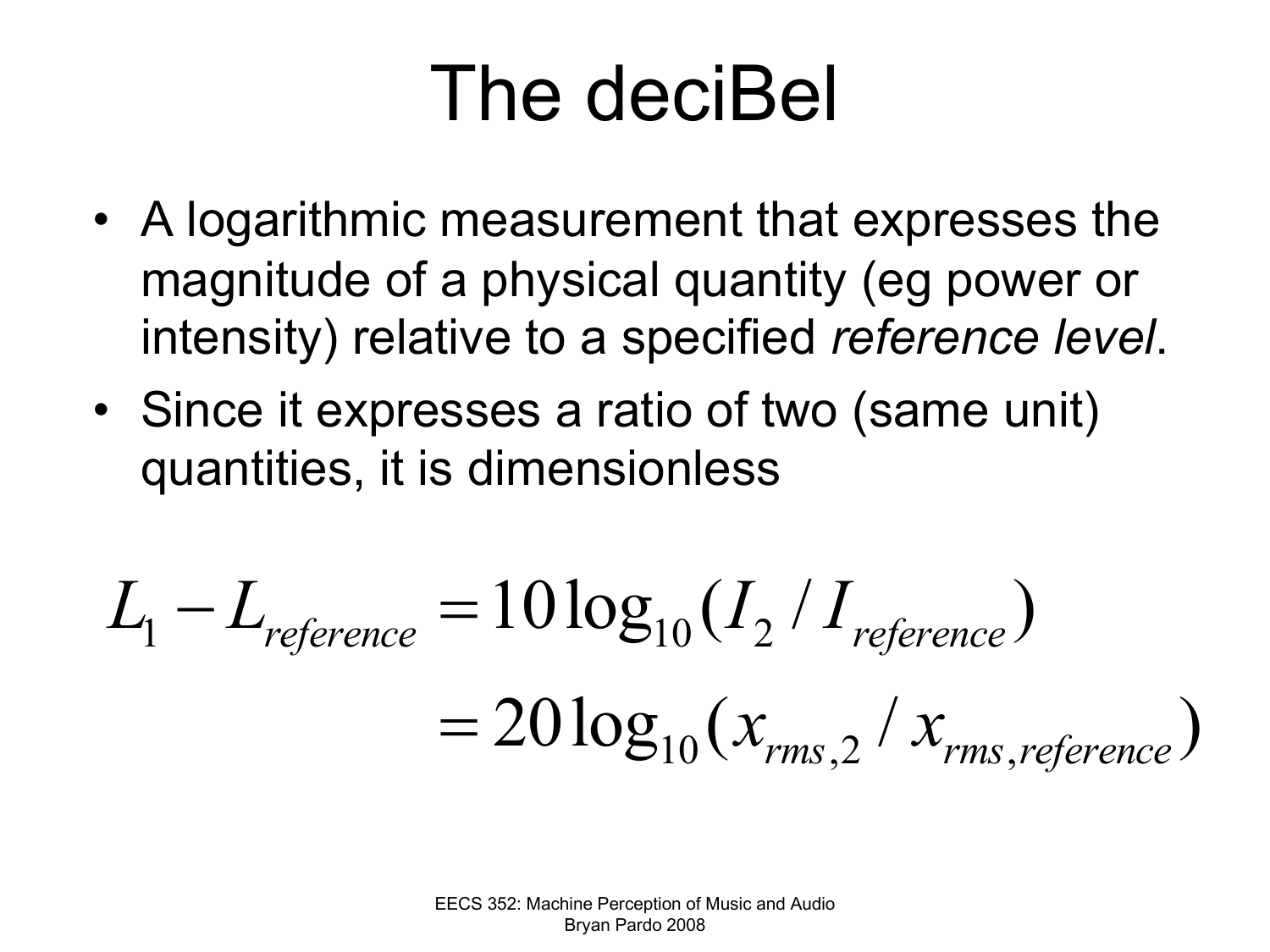# Typical Values

- Jet engine at 3m
- Pain threshold
- Loud motorcycle, 5m
- Vacuum clea[ner](http://ccrma.stanford.edu/CCRMA/Courses/152/hearing.html)
- Quiet restaurant
- Rustling leaves
- Human breathing, 3m
- Hearing threshold
- 140 db-SPL
- 130 db-SPL
- 110 db-SPL
	- 80 db-SPL
	- 50 db-SPL
	- 20 db-SPL
	- 10 db-SPL
		- 0 db-SPL

Information from S. S. Stevens, F. Warshofsky, and the Editors of Time-Life Books, *Sound and Hearing*, Life Science Library, Time-Life Books, Alexandria, VA, 1965, p. 173.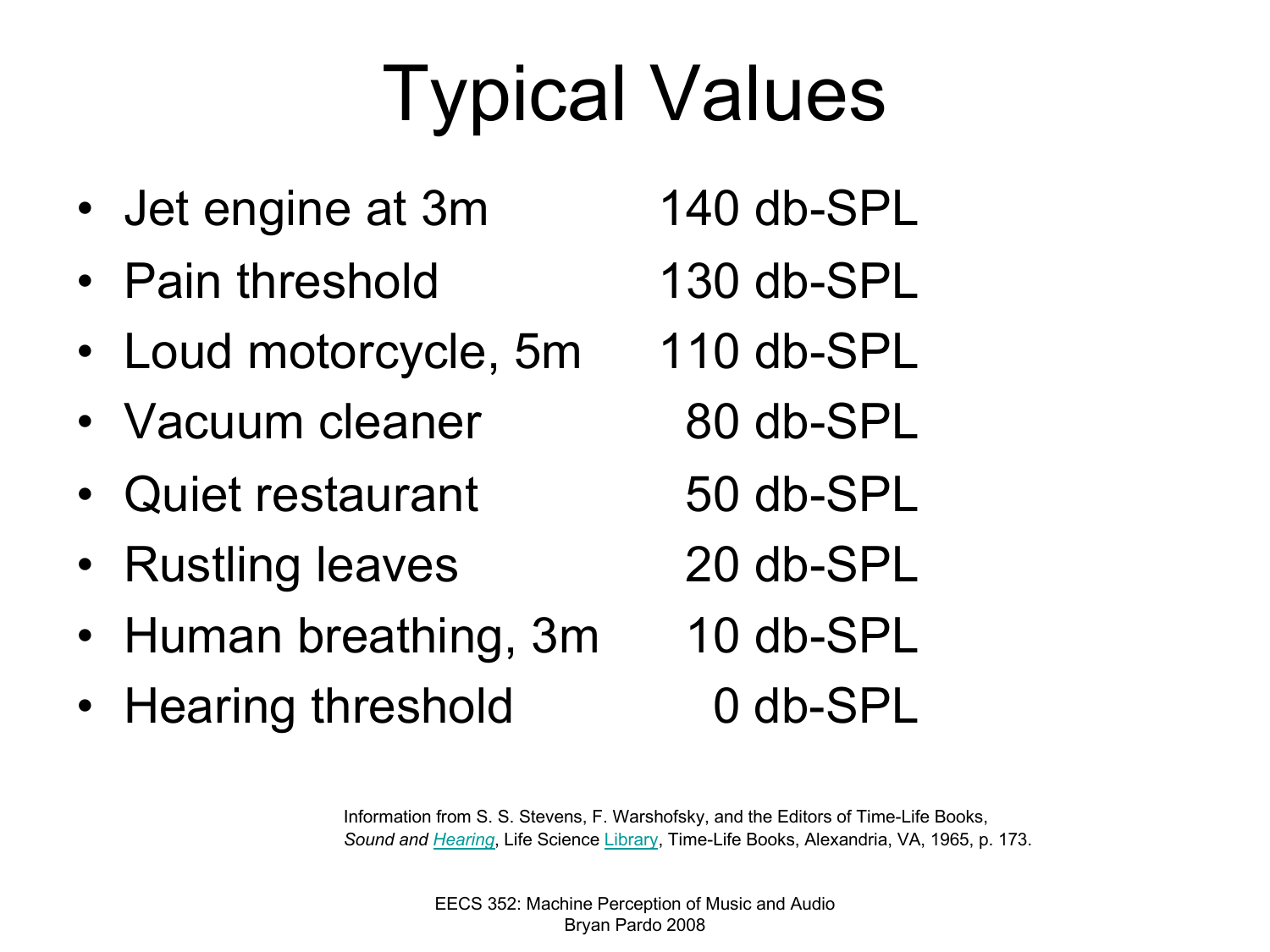## Lots of references!

- **dBV** is the level compared to 1 Volt RMS. 0dBV = 1V.
- **dBu** is the level compared to 0**.**775 Volts RMS with an unloaded, open circuit.
- **dBm** is the power level compared to 1 mWatt. This is a level compared to 0**.**775 Volts RMS across a 600 Ohm load impedance. Note that this is a measurement of *power*, **not** a measurement of *voltage*.
- **dbFS** relative to digital full-scale.

•

• **dB SPL** - A measure of sound pressure level. Not related to voltage at all.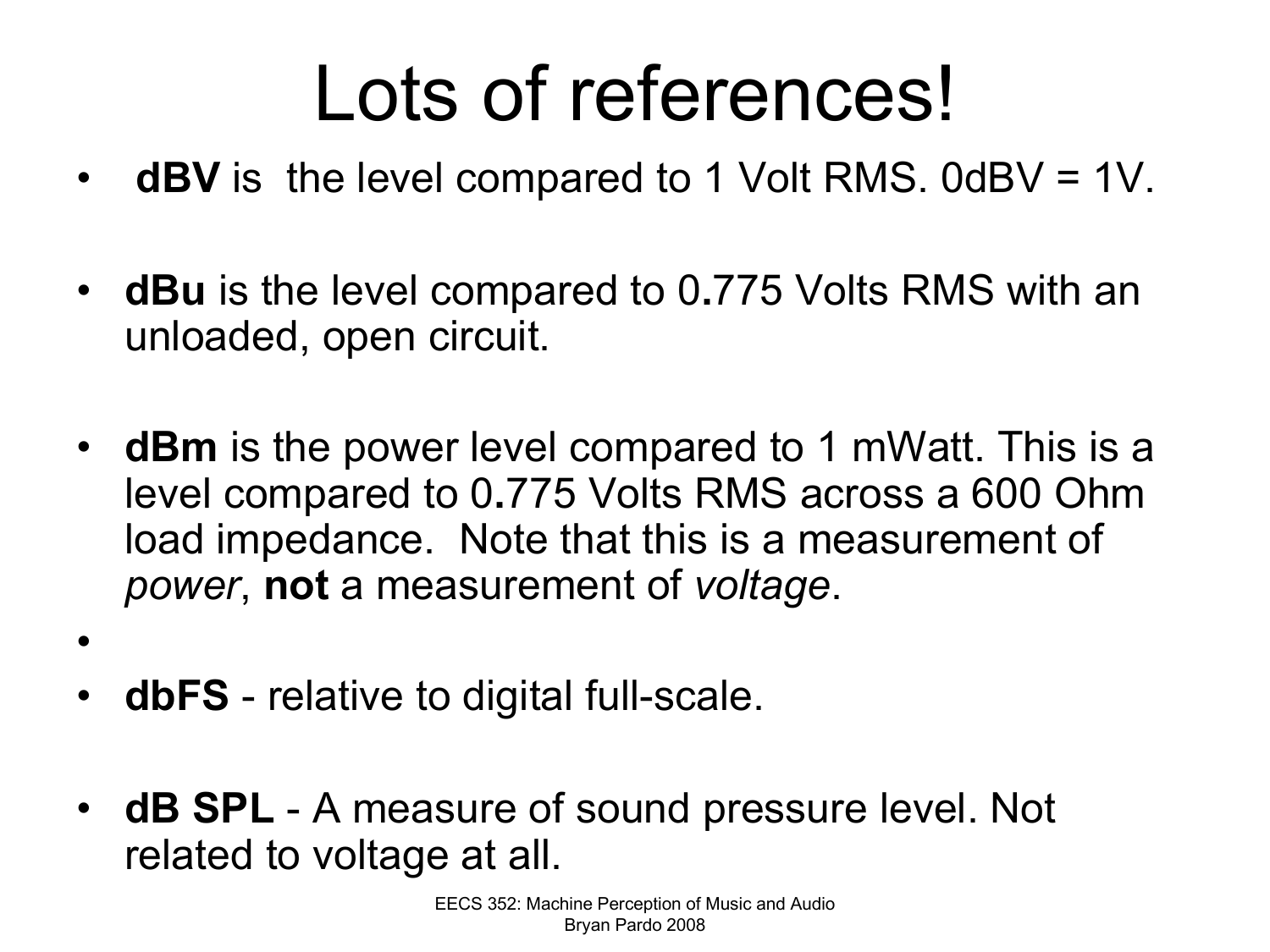## The deciBel

- A logarithmic measurement that expresses the magnitude of a physical quantity (eg power or intensity) relative to a specified *reference level*.
- Since it expresses a ratio of two (same unit) quantities, it is dimensionless

$$
Level = 10 \log_{10} (\overline{P} / \overline{P}_{reference})
$$
  
= 20 log<sub>10</sub> (x<sub>RMS</sub> / x<sub>RMS</sub><sub>REFERENCE</sub>)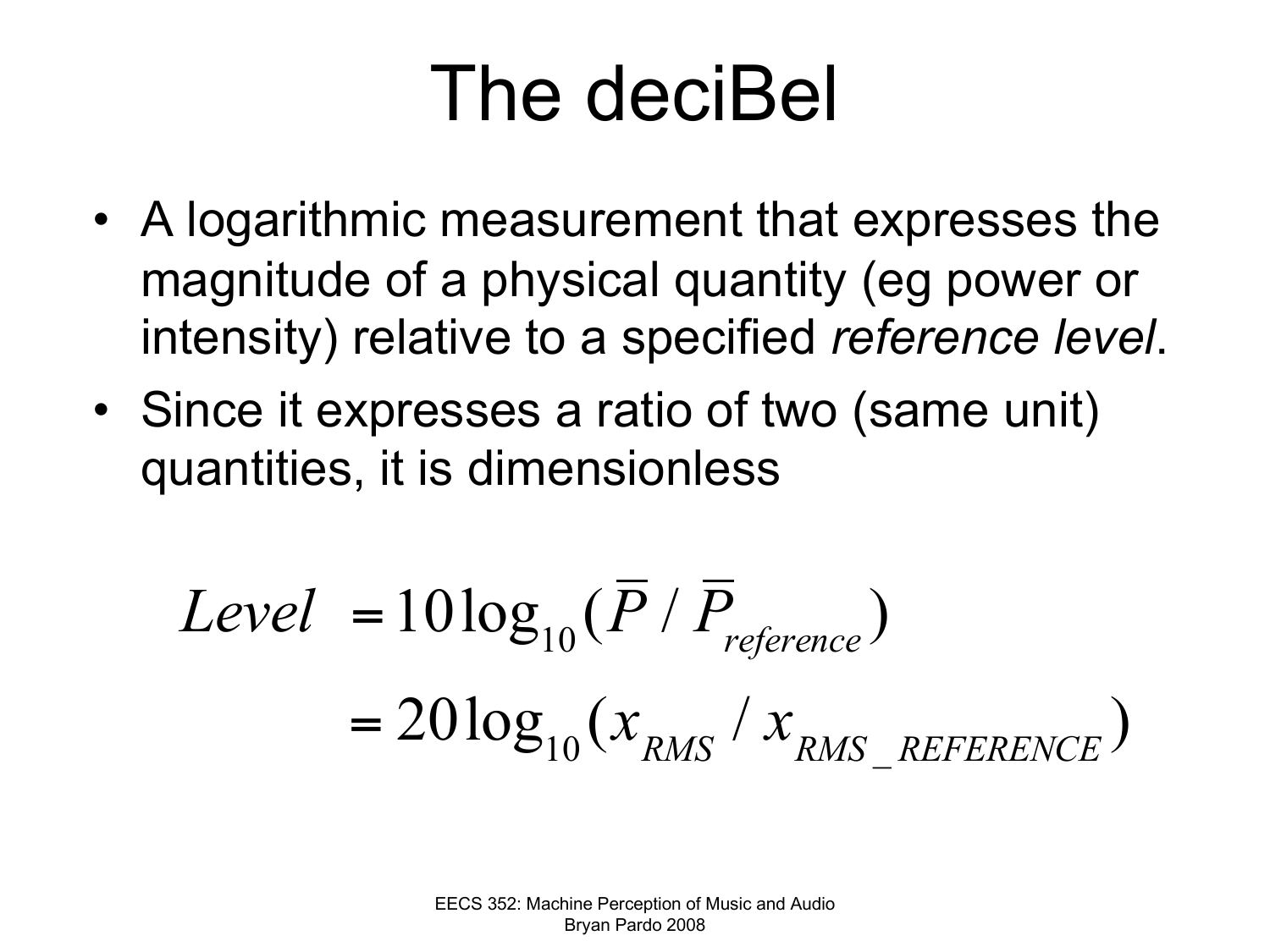## Full-Scale deciBel

#### • *dB FS (dBVU)*

- $-$  The VU (or Volume Unit) = 100% of the legal modulation for the particular radio station.
- For tape recorders 0 dBVU means mean the recommended operating point for the tape in use.
- For digital recordings 0 VU **is** the maximum allowable signal.
- Values typically negative.